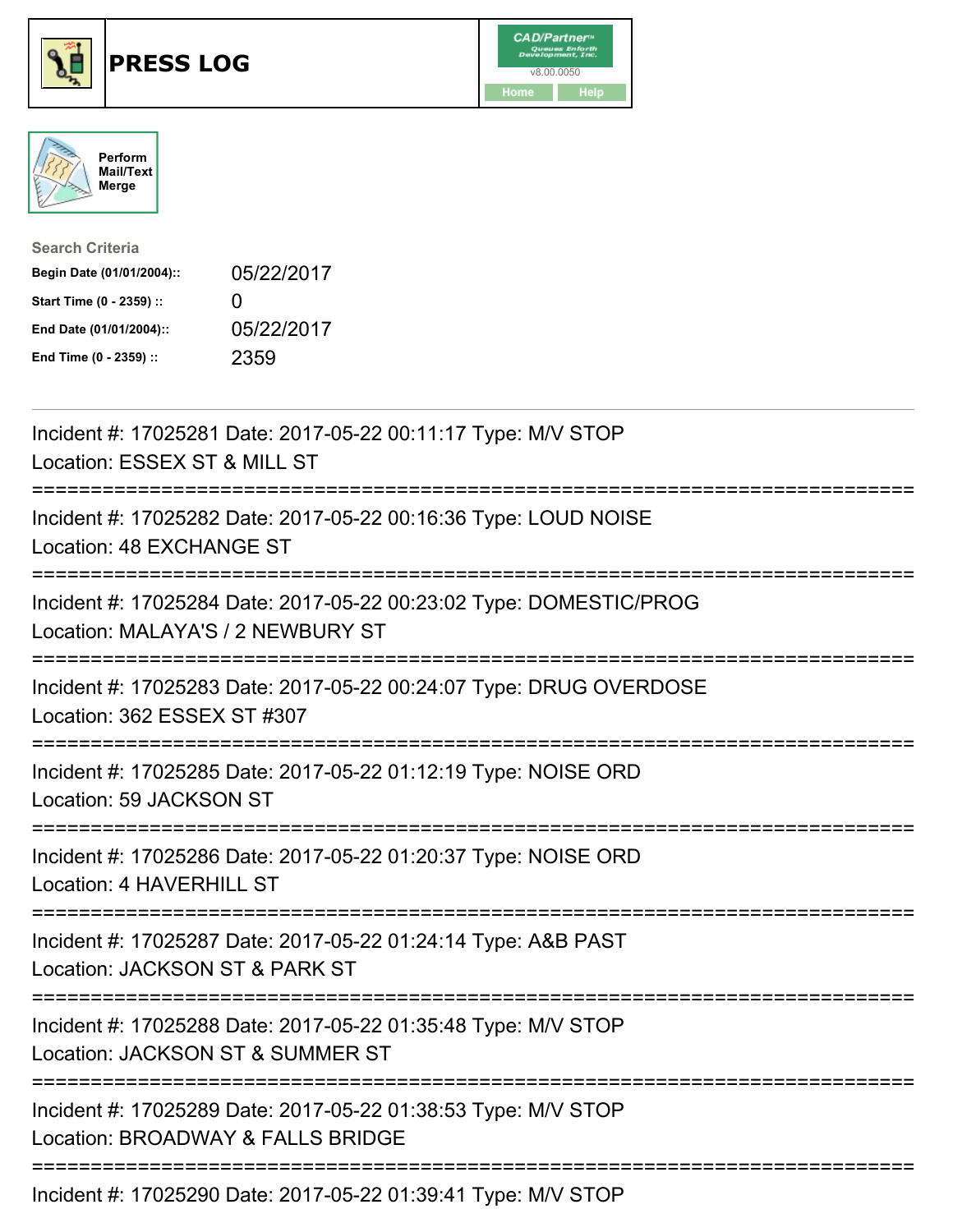| Location: AMESBURY ST & ESSEX ST<br>------------------------                                                                         |
|--------------------------------------------------------------------------------------------------------------------------------------|
| Incident #: 17025291 Date: 2017-05-22 01:54:47 Type: M/V STOP<br>Location: ESSEX ST & HAMPSHIRE ST                                   |
| Incident #: 17025292 Date: 2017-05-22 02:08:49 Type: MISSING PERS<br>Location: 13 CHAMPLAIN AV<br>================================   |
| Incident #: 17025293 Date: 2017-05-22 02:22:32 Type: CK WELL BEING<br><b>Location: MARSTON ST</b>                                    |
| Incident #: 17025294 Date: 2017-05-22 02:50:21 Type: M/V STOP<br>Location: BROADWAY & CROSS ST                                       |
| Incident #: 17025295 Date: 2017-05-22 03:06:58 Type: M/V STOP<br>Location: BROADWAY & MANCHESTER ST                                  |
| ============================<br>Incident #: 17025296 Date: 2017-05-22 03:24:45 Type: SUS PERS/MV<br>Location: BAILEY ST & S UNION ST |
| Incident #: 17025297 Date: 2017-05-22 03:28:26 Type: M/V STOP<br>Location: BROADWAY & TREMONT ST<br>--------------------------       |
| Incident #: 17025298 Date: 2017-05-22 03:29:49 Type: M/V STOP<br>Location: HAMPSHIRE ST & LOWELL ST                                  |
| Incident #: 17025299 Date: 2017-05-22 03:30:20 Type: SUS PERS/MV<br>Location: 149 FOSTER ST                                          |
| Incident #: 17025300 Date: 2017-05-22 03:38:20 Type: M/V STOP<br>Location: ESSEX ST & NEWBURY ST                                     |
| Incident #: 17025301 Date: 2017-05-22 03:43:07 Type: SUS PERS/MV<br>Location: 238 FARNHAM ST                                         |
| Incident #: 17025302 Date: 2017-05-22 03:43:57 Type: M/V STOP<br>Location: E HAVERHILL ST & PROSPECT ST                              |
| Incident #: 17025303 Date: 2017-05-22 04:02:52 Type: M/V STOP<br>Location: BURLINGTON ST & MT VERNON ST                              |
| Incident #: 17025304 Date: 2017-05-22 04:08:28 Type: M/V STOP                                                                        |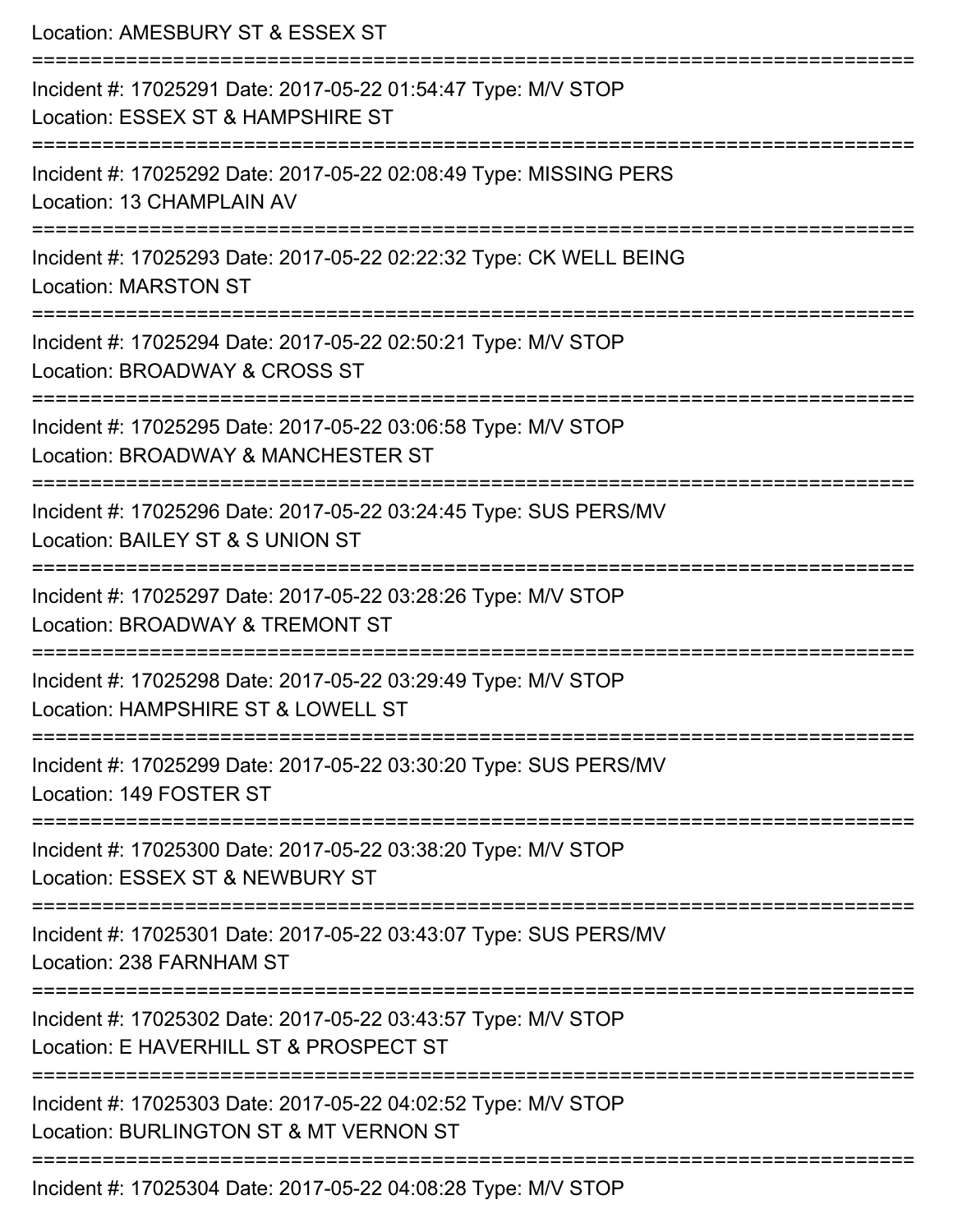| Incident #: 17025305 Date: 2017-05-22 06:17:51 Type: TRESPASSING<br>Location: BANK OF AMERICA / 257 ESSEX ST    |
|-----------------------------------------------------------------------------------------------------------------|
| Incident #: 17025306 Date: 2017-05-22 06:21:21 Type: ALARM/BURG<br>Location: OLIVER SCHOOL / 183 HAVERHILL ST   |
| Incident #: 17025307 Date: 2017-05-22 07:00:44 Type: M/V STOP<br>Location: PROSPECT ST & VINE ST                |
| Incident #: 17025308 Date: 2017-05-22 07:05:57 Type: M/V STOP<br>Location: E HAVERHILL ST & FERRY ST            |
| Incident #: 17025309 Date: 2017-05-22 07:07:15 Type: M/V STOP<br>Location: 250 CANAL ST                         |
| Incident #: 17025310 Date: 2017-05-22 07:19:32 Type: ANIMAL COMPL<br>Location: JACKSON ST & PARK ST             |
| Incident #: 17025311 Date: 2017-05-22 07:31:35 Type: ANIMAL COMPL<br><b>Location: 9 SHERIDAN ST</b>             |
| Incident #: 17025312 Date: 2017-05-22 07:44:34 Type: M/V STOP<br>Location: 44 BOWDOIN ST                        |
| Incident #: 17025313 Date: 2017-05-22 08:08:45 Type: AUTO ACC/UNK PI<br>Location: 8 S BROADWAY                  |
| Incident #: 17025314 Date: 2017-05-22 09:19:02 Type: NOTIFICATION<br>Location: 17 LAFAYETTE AV #1               |
| Incident #: 17025315 Date: 2017-05-22 09:34:30 Type: ALARM/BURG<br>Location: CENTRO AUTO MUSIC / 273 S UNION ST |
| Incident #: 17025316 Date: 2017-05-22 09:42:55 Type: ALARM/BURG<br>Location: WANDA VARIEDAD / 178 LAWRENCE ST   |
| Incident #: 17025317 Date: 2017-05-22 09:53:23 Type: M/V STOP<br>Location: BROADWAY & LOWELL ST                 |
| Incident #: 17025318 Date: 2017-05-22 10:02:17 Type: PARK & WALK                                                |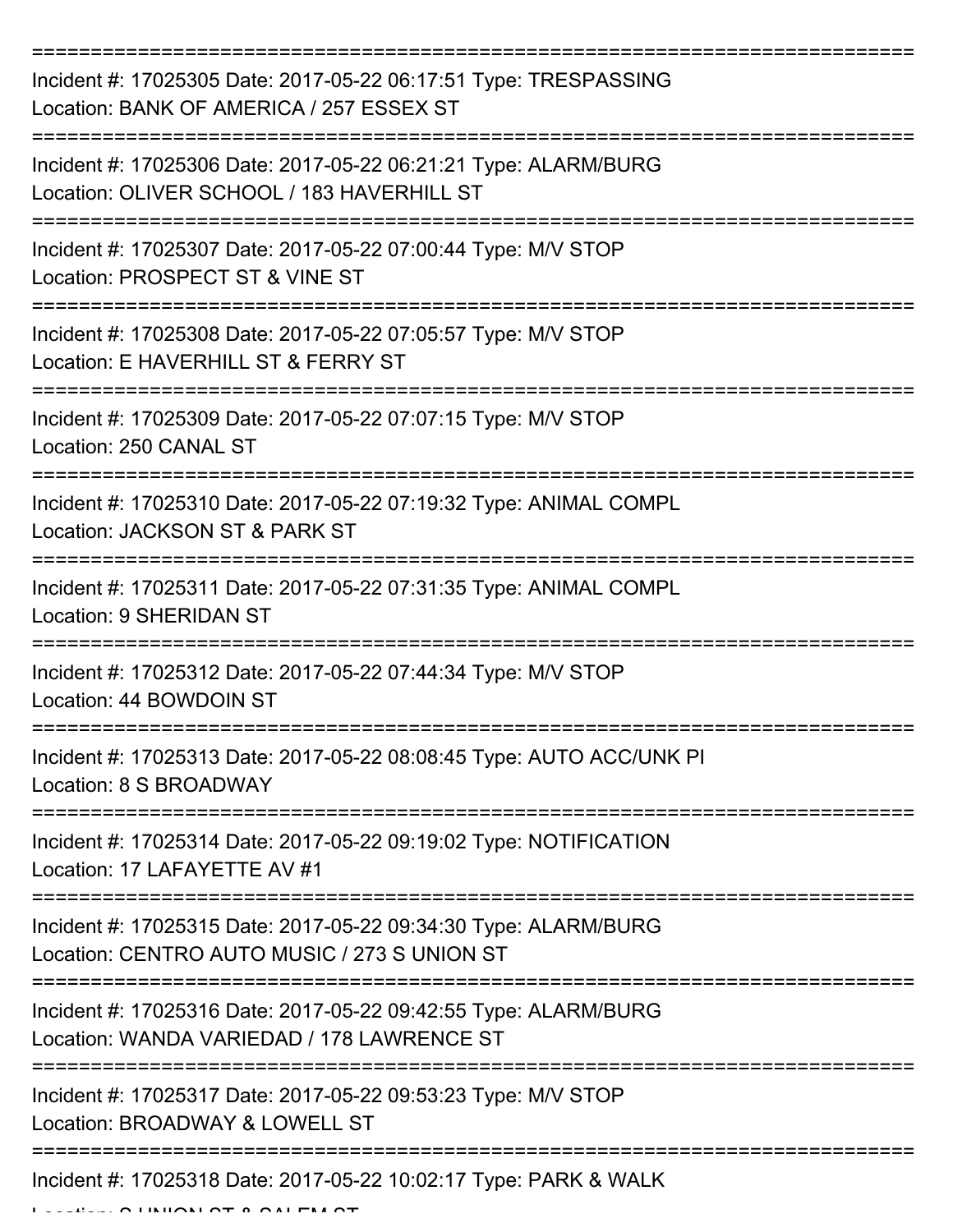| Incident #: 17025319 Date: 2017-05-22 10:06:01 Type: TOW OF M/V<br>Location: 5HME20 / 190 AMESBURY ST                     |
|---------------------------------------------------------------------------------------------------------------------------|
| Incident #: 17025320 Date: 2017-05-22 10:14:47 Type: SUS PERS/MV<br>Location: 65 SPRINGFIELD ST                           |
| Incident #: 17025321 Date: 2017-05-22 10:23:52 Type: WARRANT SERVE<br>Location: 312 WATER ST                              |
| Incident #: 17025322 Date: 2017-05-22 10:26:13 Type: MEDIC SUPPORT<br>Location: 91 WHITE ST                               |
| Incident #: 17025323 Date: 2017-05-22 10:46:00 Type: THREATS<br>Location: LAWRENCE ST & OLD HIGH SCHOOL                   |
| Incident #: 17025324 Date: 2017-05-22 10:46:39 Type: SEIZED PROP<br>Location: 70 N PARISH RD                              |
| Incident #: 17025325 Date: 2017-05-22 10:47:44 Type: MEDIC SUPPORT<br>Location: 2 APPLETON ST                             |
| Incident #: 17025326 Date: 2017-05-22 10:50:48 Type: M/V STOP<br>Location: 32 FITZ ST                                     |
| Incident #: 17025327 Date: 2017-05-22 10:59:29 Type: KEEP PEACE<br>Location: SOUTH LAWRENCE EAST SCHOOL / 165 CRAWFORD ST |
| Incident #: 17025328 Date: 2017-05-22 11:02:12 Type: INVESTIGATION<br>Location: 58 MELVIN ST #11                          |
| Incident #: 17025329 Date: 2017-05-22 11:05:13 Type: DISTURBANCE<br>Location: ELADIOS AUTO / 25 WEST ST                   |
| Incident #: 17025330 Date: 2017-05-22 11:06:21 Type: M/V STOP<br>Location: 541 LOWELL ST                                  |
| Incident #: 17025331 Date: 2017-05-22 11:08:09 Type: PARK & WALK<br>Location: BRADFORD ST & BROADWAY                      |
| Incident #: 17025332 Date: 2017-05-22 11:18:17 Type: ALARM/BURG                                                           |

Location: MEJIA DECIDENCE / 1 BICKNELL TED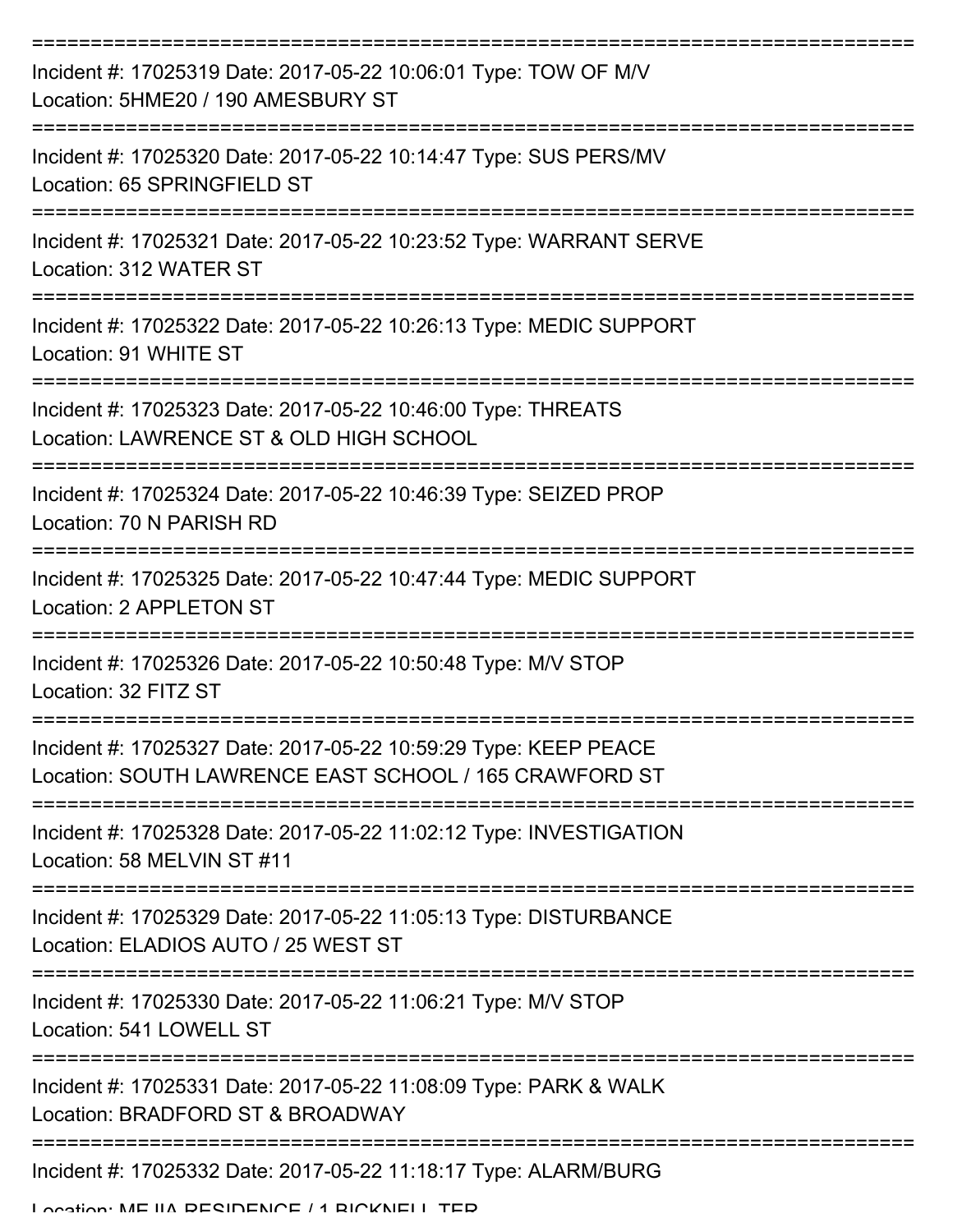| Incident #: 17025333 Date: 2017-05-22 11:21:17 Type: CK WELL BEING<br>Location: 26 MARGIN ST              |
|-----------------------------------------------------------------------------------------------------------|
| Incident #: 17025334 Date: 2017-05-22 11:34:43 Type: ANIMAL COMPL<br>Location: 15 OREGON AV               |
| Incident #: 17025335 Date: 2017-05-22 12:10:42 Type: SUS PERS/MV<br>Location: 32 BYRON AV                 |
| Incident #: 17025336 Date: 2017-05-22 12:12:38 Type: WARRANT SERVE<br>Location: 1 GENERAL ST              |
| Incident #: 17025337 Date: 2017-05-22 12:23:15 Type: AUTO ACC/NO PI<br>Location: 122 BUTLER ST            |
| Incident #: 17025338 Date: 2017-05-22 12:24:12 Type: SUS PERS/MV<br>Location: E HAVERHILL ST & YOUNG AV   |
| Incident #: 17025339 Date: 2017-05-22 12:39:09 Type: SUS PERS/MV<br>Location: E HAVERHILL ST & HOFFMAN AV |
| Incident #: 17025340 Date: 2017-05-22 12:40:31 Type: CK WELL BEING<br>Location: 79 WINTHROP AV            |
| Incident #: 17025341 Date: 2017-05-22 12:55:20 Type: MEDIC SUPPORT<br>Location: 134 WILLOW ST FL 3        |
| Incident #: 17025342 Date: 2017-05-22 12:57:58 Type: SUS PERS/MV<br>Location: 290 MERRIMACK ST            |
| Incident #: 17025343 Date: 2017-05-22 13:00:06 Type: FRAUD<br>Location: 23 FOREST ST                      |
| Incident #: 17025344 Date: 2017-05-22 13:01:25 Type: NOTIFICATION<br>Location: 19 WALNUT ST FL 1          |
| Incident #: 17025345 Date: 2017-05-22 13:33:43 Type: DISTURBANCE<br>Location: 249 JACKSON ST #2           |
| Incident #: 17025346 Date: 2017-05-22 13:48:04 Type: 209A/VIOLATION<br>Location: 2 APPLETON WY            |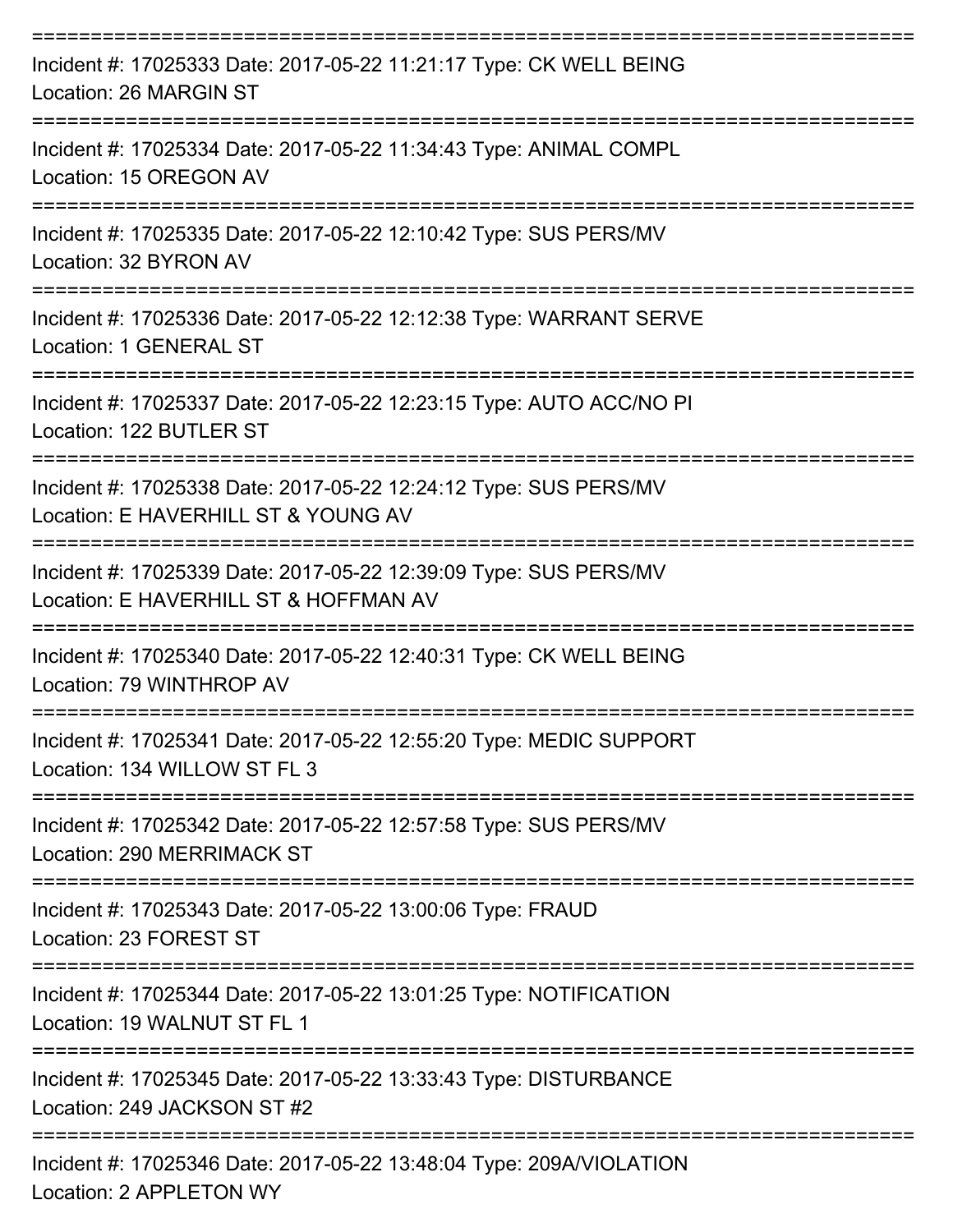| Incident #: 17025347 Date: 2017-05-22 13:50:13 Type: LOST PROPERTY<br>Location: 162 WALNUT ST                                    |
|----------------------------------------------------------------------------------------------------------------------------------|
| Incident #: 17025348 Date: 2017-05-22 14:24:36 Type: DISTURBANCE<br>Location: 475 BROADWAY                                       |
| Incident #: 17025349 Date: 2017-05-22 14:27:54 Type: ANIMAL COMPL<br>Location: 53 BOXFORD ST                                     |
| Incident #: 17025350 Date: 2017-05-22 14:30:42 Type: AUTO ACC/PI<br>Location: 5 S UNION ST                                       |
| Incident #: 17025351 Date: 2017-05-22 14:37:21 Type: M/V STOP<br>Location: 796LT2 / 39 MERRIMACK ST                              |
| Incident #: 17025352 Date: 2017-05-22 14:41:31 Type: M/V STOP<br>Location: PARKER ST & SALEM ST                                  |
| Incident #: 17025353 Date: 2017-05-22 14:41:51 Type: LOST PROPERTY<br>Location: 24 CEDAR ST                                      |
| Incident #: 17025354 Date: 2017-05-22 14:56:06 Type: M/V STOP<br>Location: 310 S BROADWAY                                        |
| Incident #: 17025355 Date: 2017-05-22 14:58:34 Type: M/V STOP<br>Location: ARLINGTON ST & BROADWAY                               |
| -----------------------------<br>Incident #: 17025356 Date: 2017-05-22 15:02:21 Type: M/V STOP<br>Location: ABOTT ST & BAILEY ST |
| Incident #: 17025357 Date: 2017-05-22 15:04:32 Type: SUS PERS/MV<br>Location: 659 MT VERNON ST                                   |
| Incident #: 17025358 Date: 2017-05-22 15:05:55 Type: M/V STOP<br>Location: BROADWAY & HAVERHILL ST                               |
| Incident #: 17025359 Date: 2017-05-22 15:11:47 Type: AUTO ACC/NO PI<br>Location: BOSTON MARKET / 435 WINTHROP AV                 |
| ====================<br>Incident #: 17025360 Date: 2017-05-22 15:24:02 Type: TOW OF M/V<br>Location: 36 BOXFORD ST               |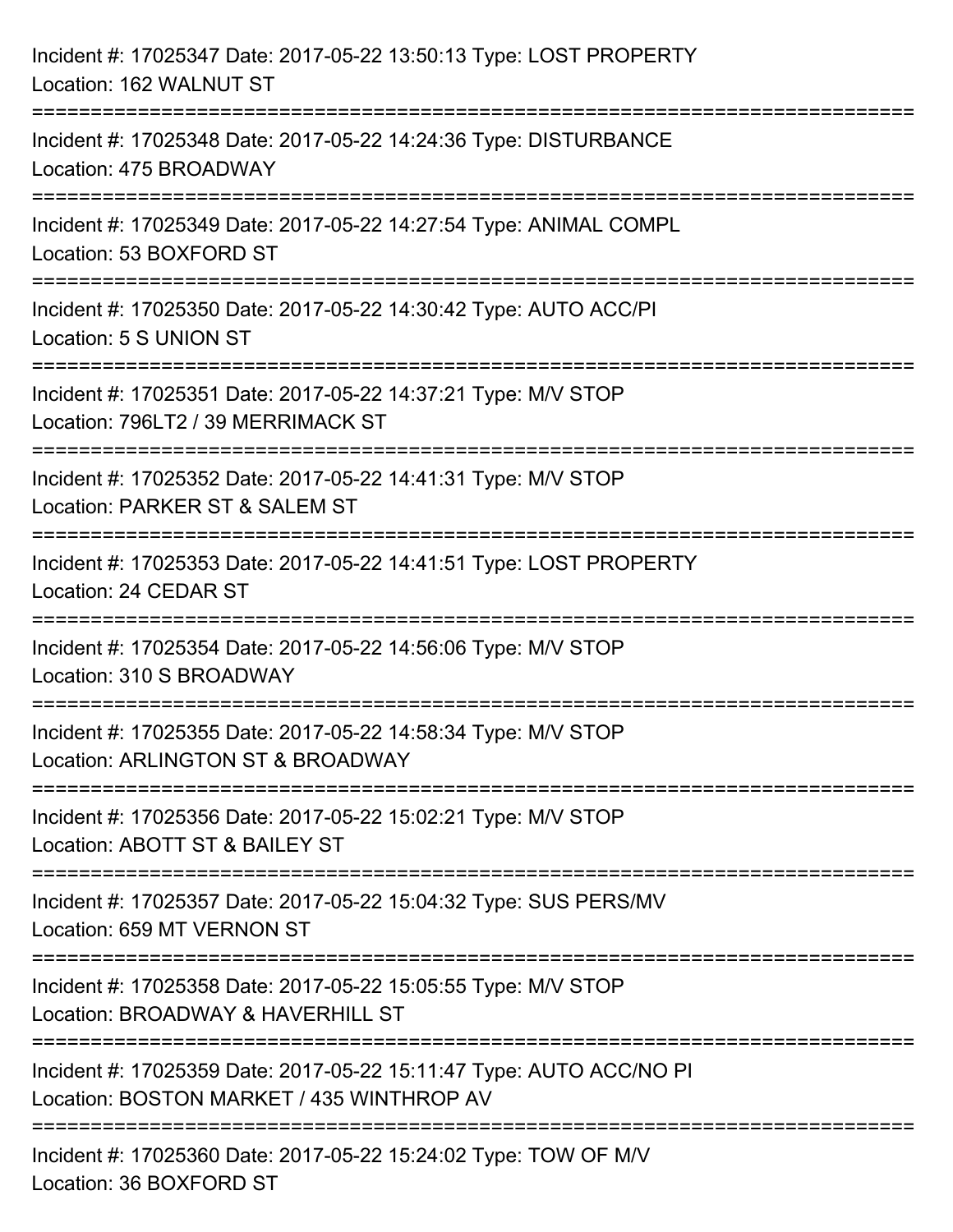| Incident #: 17025361 Date: 2017-05-22 15:38:59 Type: MAL DAMAGE<br>Location: 28 BYRON AV FL 1                  |
|----------------------------------------------------------------------------------------------------------------|
| Incident #: 17025362 Date: 2017-05-22 15:42:24 Type: INVESTIGATION<br>Location: 134 WILLOW ST                  |
| Incident #: 17025363 Date: 2017-05-22 15:50:04 Type: M/V STOP<br>Location: 3TH362 / PARKER ST & SPRINGFIELD ST |
| Incident #: 17025364 Date: 2017-05-22 15:52:19 Type: TOW OF M/V<br>Location: 15 PORTLAND ST                    |
| Incident #: 17025365 Date: 2017-05-22 15:58:46 Type: FRAUD<br>Location: 23 FOREST ST                           |
| Incident #: 17025366 Date: 2017-05-22 16:07:06 Type: M/V STOP<br>Location: 131 BERKELEY ST                     |
| Incident #: 17025368 Date: 2017-05-22 16:16:29 Type: GENERAL SERV<br>Location: 28 PLEASANT TER                 |
| Incident #: 17025367 Date: 2017-05-22 16:17:09 Type: M/V STOP<br>Location: 137 BERKELEY ST                     |
| Incident #: 17025369 Date: 2017-05-22 16:25:43 Type: AUTO ACC/NO PI<br>Location: HAWLEY ST & S BROADWAY        |
| Incident #: 17025370 Date: 2017-05-22 16:41:29 Type: DOMESTIC/PROG<br>Location: 22 E LAUREL ST                 |
| Incident #: 17025371 Date: 2017-05-22 17:08:31 Type: SUS PERS/MV<br>Location: 23 HAMPTON ST                    |
| Incident #: 17025372 Date: 2017-05-22 17:17:00 Type: GENERAL SERV<br>Location: 36 SAVOIE AV FL 1               |
| Incident #: 17025373 Date: 2017-05-22 17:32:17 Type: TOW OF M/V<br>Location: 2 INMAN ST                        |
| Incident #: 17025374 Date: 2017-05-22 17:38:32 Type: SHOPLIFTING<br>Location: 700 ESSEX ST                     |

===========================================================================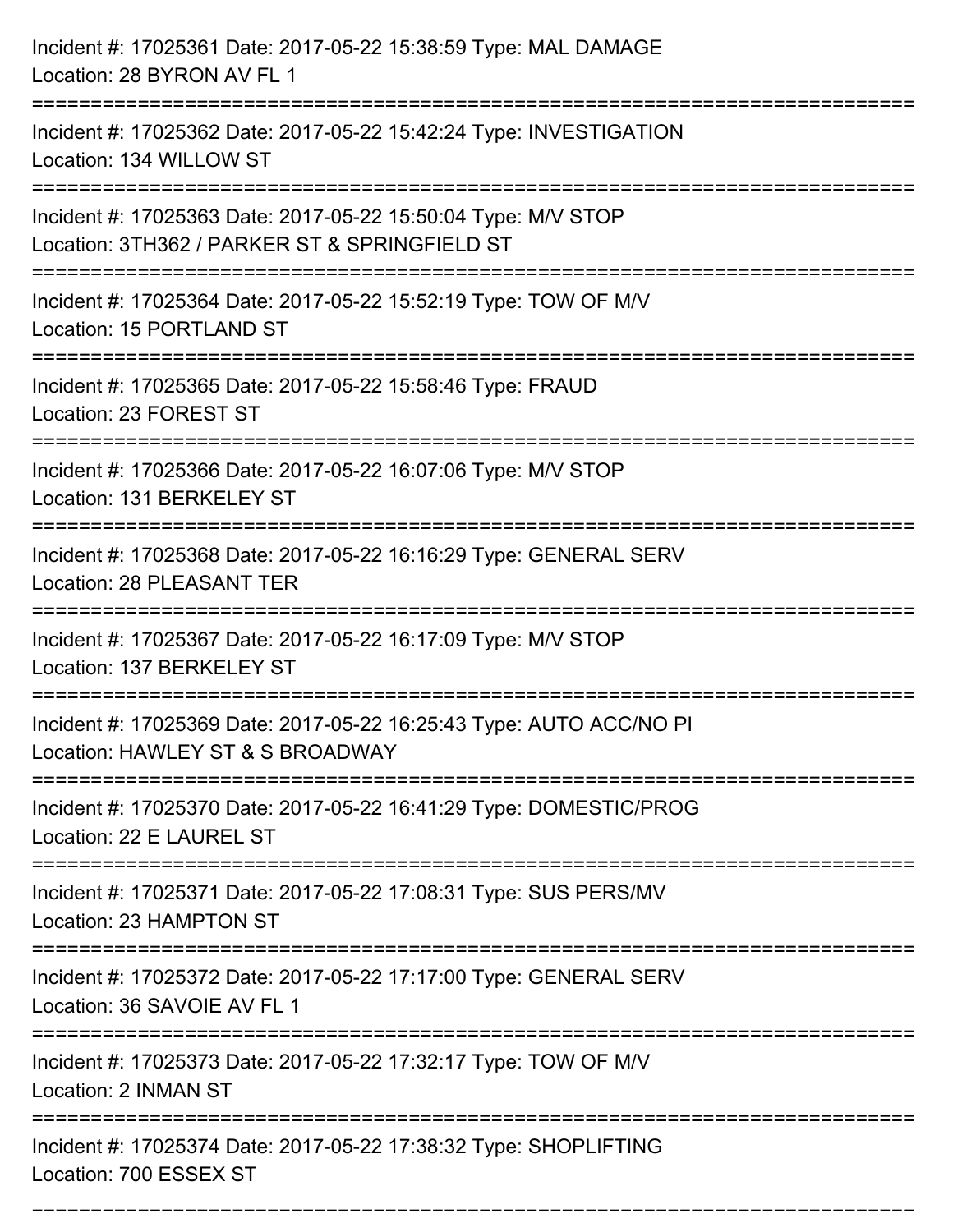| Incident #: 17025375 Date: 2017-05-22 17:46:27 Type: LOST PROPERTY<br>Location: 2 APPLETON WY                                                        |
|------------------------------------------------------------------------------------------------------------------------------------------------------|
| :=================================<br>Incident #: 17025376 Date: 2017-05-22 17:50:58 Type: SUS PERS/MV<br>Location: S BROADWAY<br>------------------ |
| Incident #: 17025377 Date: 2017-05-22 17:54:49 Type: NOTIFICATION<br>Location: 214 ARLINGTON ST # C                                                  |
| Incident #: 17025379 Date: 2017-05-22 18:04:44 Type: HARASSMENT<br>Location: 10 DANA ST<br>:===================================                      |
| Incident #: 17025378 Date: 2017-05-22 18:05:14 Type: M/V STOP<br>Location: BROADWAY & COMMON ST                                                      |
| Incident #: 17025380 Date: 2017-05-22 18:09:01 Type: MV/BLOCKING<br>Location: 239 HIGH ST                                                            |
| Incident #: 17025381 Date: 2017-05-22 18:10:11 Type: HIT & RUN M/V<br>Location: 9 BROADWAY                                                           |
| Incident #: 17025382 Date: 2017-05-22 18:19:10 Type: DISTURBANCE<br>Location: 10 ROWE ST                                                             |
| Incident #: 17025383 Date: 2017-05-22 18:25:27 Type: LOST PROPERTY<br>Location: 34 MARBLE AV                                                         |
| Incident #: 17025384 Date: 2017-05-22 18:45:04 Type: THREATS<br>Location: WALK IN WALK IN / 129 PROSPECT ST                                          |
| Incident #: 17025385 Date: 2017-05-22 18:49:27 Type: DRUG VIO<br>Location: 34 GALE ST                                                                |
| Incident #: 17025386 Date: 2017-05-22 18:54:01 Type: ALARM/BURG<br>Location: 261 COMMON ST                                                           |
| Incident #: 17025387 Date: 2017-05-22 19:08:11 Type: INVESTIGATION<br>Location: 90 LOWELL ST                                                         |
| Incident #: 17025388 Date: 2017-05-22 19:35:30 Type: GENERAL SERV<br>Location: ALMA ST & ERVING AV                                                   |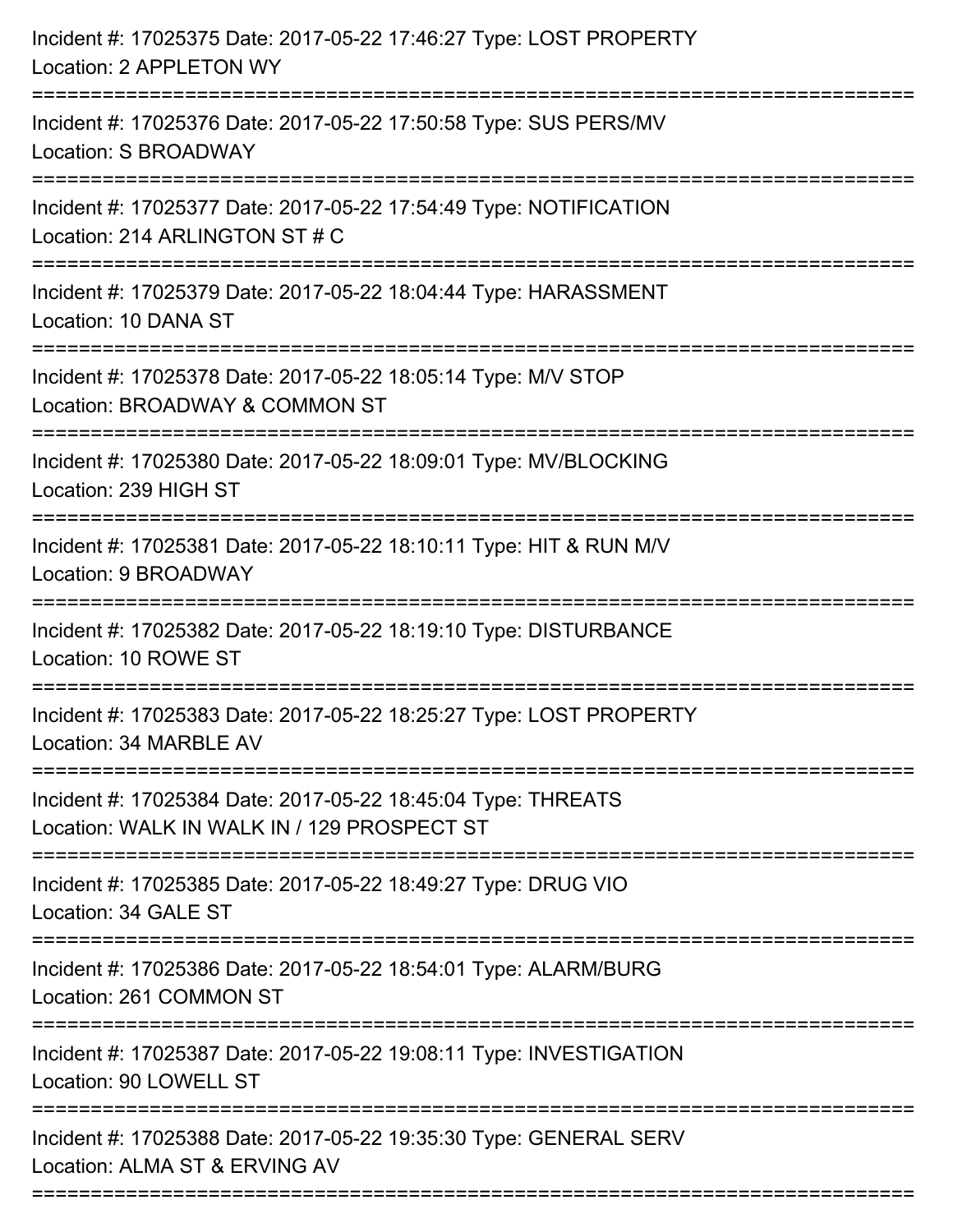| Location: HAMPSHIRE ST & LOWELL ST                                                                                                           |
|----------------------------------------------------------------------------------------------------------------------------------------------|
| Incident #: 17025390 Date: 2017-05-22 20:07:09 Type: SUS PERS/MV<br>Location: 50 HANCOCK ST                                                  |
| Incident #: 17025391 Date: 2017-05-22 20:21:06 Type: UNKNOWN PROB<br>Location: 3 JASPER ST                                                   |
| Incident #: 17025392 Date: 2017-05-22 20:25:19 Type: INVEST CONT<br>Location: AMESBURY ST & CANAL ST<br>:=================================== |
| Incident #: 17025394 Date: 2017-05-22 20:30:32 Type: LARCENY/PAST<br>Location: 2 JORDAN AV                                                   |
| Incident #: 17025393 Date: 2017-05-22 20:31:37 Type: DRUG VIO<br>Location: SAUNDERS ST & THORNDIKE ST                                        |
| Incident #: 17025395 Date: 2017-05-22 20:36:04 Type: VIO CITY ORD<br>Location: ALMA ST & ERVING AV                                           |
| Incident #: 17025396 Date: 2017-05-22 20:39:51 Type: INVESTIGATION<br>Location: BLUE LOUNGE / AMESBURY ST & COMMON ST<br>=================   |
| Incident #: 17025397 Date: 2017-05-22 20:49:14 Type: M/V STOP<br>Location: MARKET ST & S UNION ST                                            |
| Incident #: 17025398 Date: 2017-05-22 20:53:23 Type: ALARM/BURG<br>Location: 334 LAWRENCE ST                                                 |
| Incident #: 17025399 Date: 2017-05-22 21:07:07 Type: M/V STOP<br><b>Location: CAMBRIDGE ST</b><br>-----------------------------------        |
| Incident #: 17025400 Date: 2017-05-22 21:07:35 Type: CK WELL BEING<br>Location: 114A MARGIN ST                                               |
| Incident #: 17025401 Date: 2017-05-22 21:07:49 Type: TOW OF M/V<br>Location: 2 INMAN ST                                                      |
| Incident #: 17025402 Date: 2017-05-22 21:10:10 Type: SUS PERS/MV<br>Location: 2 INMAN ST                                                     |
|                                                                                                                                              |

Incident #: 17025403 Date: 2017 05 22 21:18:28 Type: Microsoft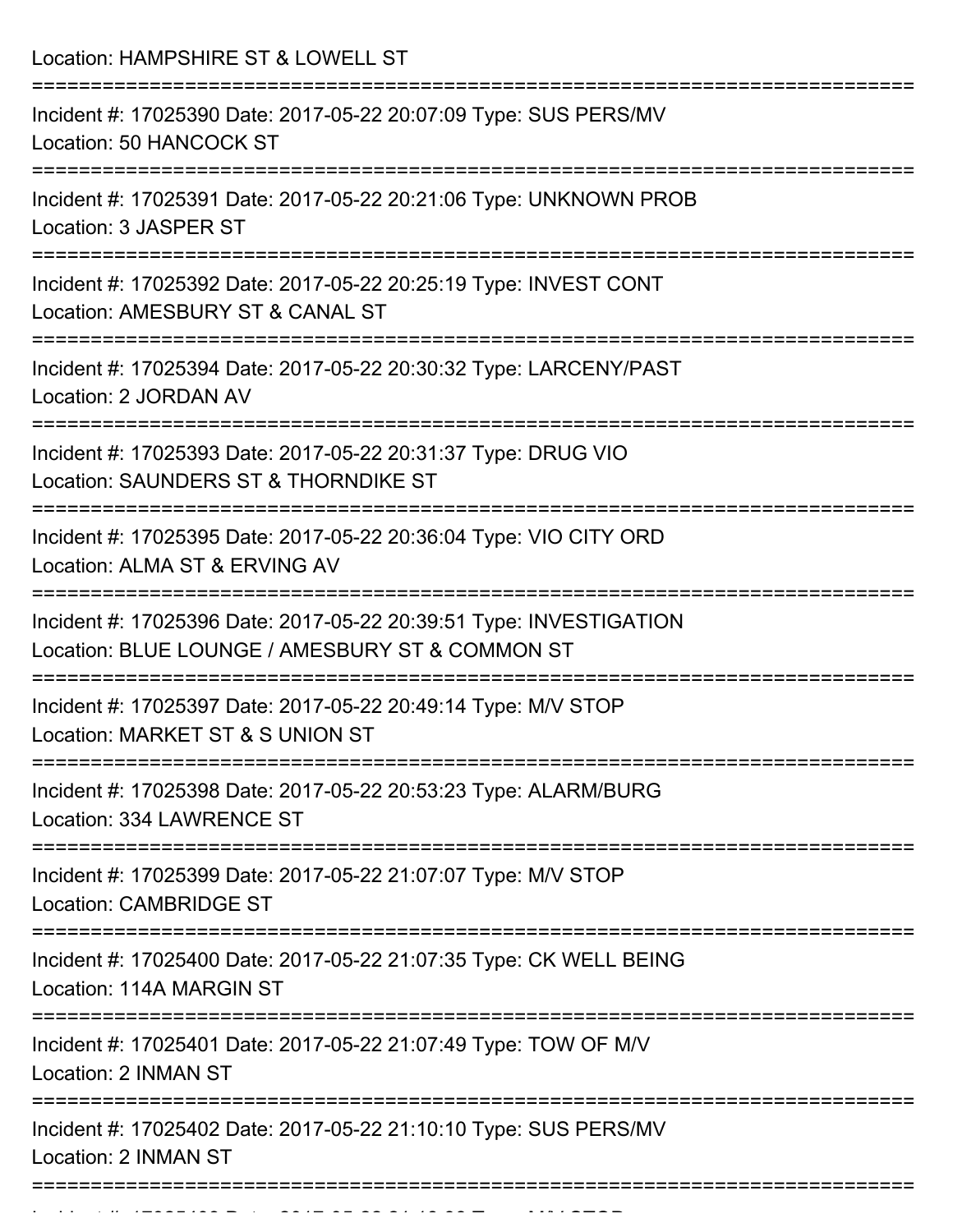Location: 100 WATER ST

| Incident #: 17025404 Date: 2017-05-22 21:19:14 Type: M/V STOP<br>Location: DOYLE ST & WATER ST                |
|---------------------------------------------------------------------------------------------------------------|
| Incident #: 17025405 Date: 2017-05-22 21:20:23 Type: WARRANT SERVE<br>Location: 129 PROSPECT ST               |
| Incident #: 17025406 Date: 2017-05-22 21:21:44 Type: AUTO ACC/PED<br>Location: 298 PARK ST                    |
| Incident #: 17025407 Date: 2017-05-22 21:23:42 Type: LOUD NOISE<br>Location: 200 PARKER ST #11                |
| Incident #: 17025409 Date: 2017-05-22 21:35:19 Type: EMERGENCY209A<br><b>Location: 50 CHICKERING ST</b>       |
| Incident #: 17025408 Date: 2017-05-22 21:36:20 Type: ASSSIT AMBULANC<br>Location: 41 BERKELEY ST #23          |
| Incident #: 17025410 Date: 2017-05-22 21:46:57 Type: DOMESTIC/PROG<br>Location: 37 N PARISH RD                |
| Incident #: 17025411 Date: 2017-05-22 21:50:47 Type: ANIMAL COMPL<br>Location: 1 GENERAL ST                   |
| Incident #: 17025412 Date: 2017-05-22 21:54:14 Type: LOUD NOISE<br>Location: 114A MARSTON ST                  |
| Incident #: 17025413 Date: 2017-05-22 22:15:00 Type: WARRANT SERVE<br>Location: 41 BROMFIELD ST               |
| Incident #: 17025414 Date: 2017-05-22 22:15:51 Type: AUTO ACC/NO PI<br>Location: JAMAICA ST & S UNION ST FL Q |
| Incident #: 17025415 Date: 2017-05-22 22:19:59 Type: HIT & RUN PED<br>Location: 360 BROADWAY                  |
| Incident #: 17025416 Date: 2017-05-22 22:21:20 Type: ABAND MV<br>Location: FERRY ST & LESLIE ST               |
|                                                                                                               |